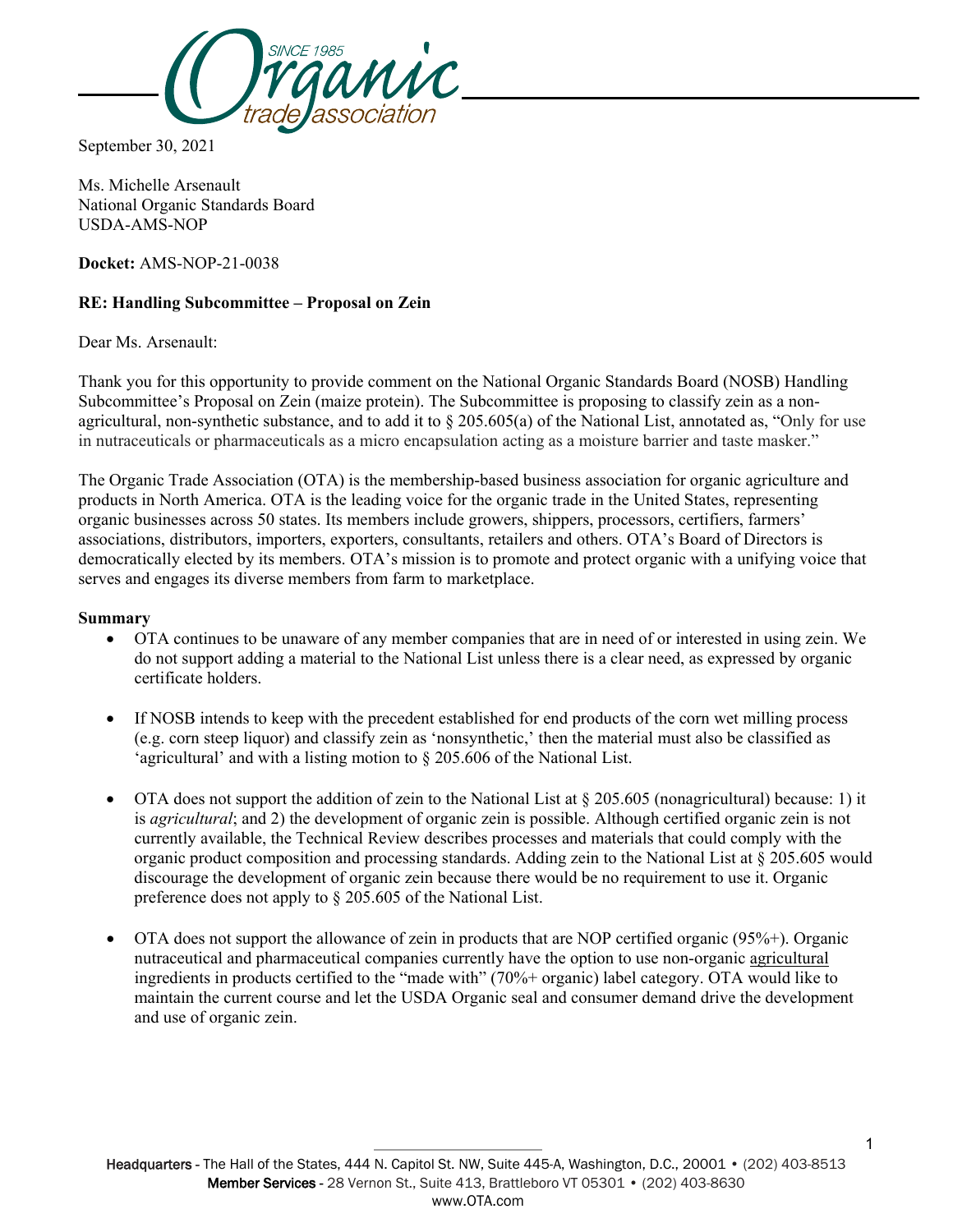

#### **We offer the following more detailed comments:**

### **Zein is not necessary in organic handling**

The Organic Trade Association continues to be unaware of any member companies that are interested in or asking to use the petitioned substance. We have carried out extensive outreach to our [Dietary Supplements Council](https://ota.com/membership/get-involved-member-communities/dietary-supplements-council/dietary-supplements-council) and our membership as a whole, and we have not received a single response or comment in favor of adding zein to the National List.

To be clear, we do not support adding zein to the National List. We do however want to see an accurate classification for the record.

# **Zein should be classified as agricultural (nonsynthetic)**

The petitioner is requesting that zein be allowed as a non-organically produced **agricultural** product. If NOSB intends to keep with the precedent that has been established for end products of the corn wet milling process (e.g. corn steep liquor) and classify zein as 'nonsynthetic,' then according to NOP Guidance 5033-2 (*Classification of Agricultural and Non-agricultural Materials*), the correct classification should be agricultural (non-synthetic).

When making classification decisions, it is important to start with the regulations before moving to guidance. In accordance with § 205.2 (Terms defined), an *agricultural product* is any agricultural commodity or product, whether raw or processed, including any commodity or product derived from livestock, that is marketed in the United States for human or livestock consumption. Zein meets this definition.

The definition of '*nonagricultural'* is "A substance that is not a product of agriculture, such as a mineral or a bacterial culture, that is used as an ingredient in an agricultural product."

Zein is not a mineral and it is not a bacterial culture. The definition goes on to include substances that are "....extracted from, isolated from, or a fraction of an agricultural product so that the identity of the agricultural product is unrecognizable in the extract, isolate, or fraction." While the latter half of the definition of 'nonagricultural' is painfully ambiguous, we contend that corn gluten *is a product of agriculture*, and it has not lost its agricultural identity. Furthermore, because it is a product of agriculture and alternative methods that do not employ sulfur dioxide may be used (e.g. enzymatic corn wet milling, ozone wet milling), organic forms are possible.

With the regulation front and center, we can now turn to guidance. The classification tree for agricultural vs. nonagricultural addresses the second half of the '*nonagricultural*' definition by saying that an *agricultural* product becomes *nonagricultural* if it is chemically changed via processes other than mechanical/physical/biological processes described under § 205.270. **In other words, if the substance is synthetic, then it is non-agricultural.**

In the case of Corn Steep Liquor, the precedent (and NOP directive) established is a 'non-synthetic' classification. A chemical reaction occurs, however, the non-synthetic determination was made on the argument "that lactic acid (fermentation) is the driving force behind the chemical change rather than the sulfurous acid." This same argument must be applied to the agricultural vs. nonagricultural classification of zein, since it is also a product of corn, and the wet milling process.

Use of the **Agricultural vs. Non-agricultural Decision Tree** demonstrates the point:

1. Is the substance a mineral or bacterial culture as included in the definition of non-agricultural substance at section 205.2 of the USDA organic regulations? *NO (next question)*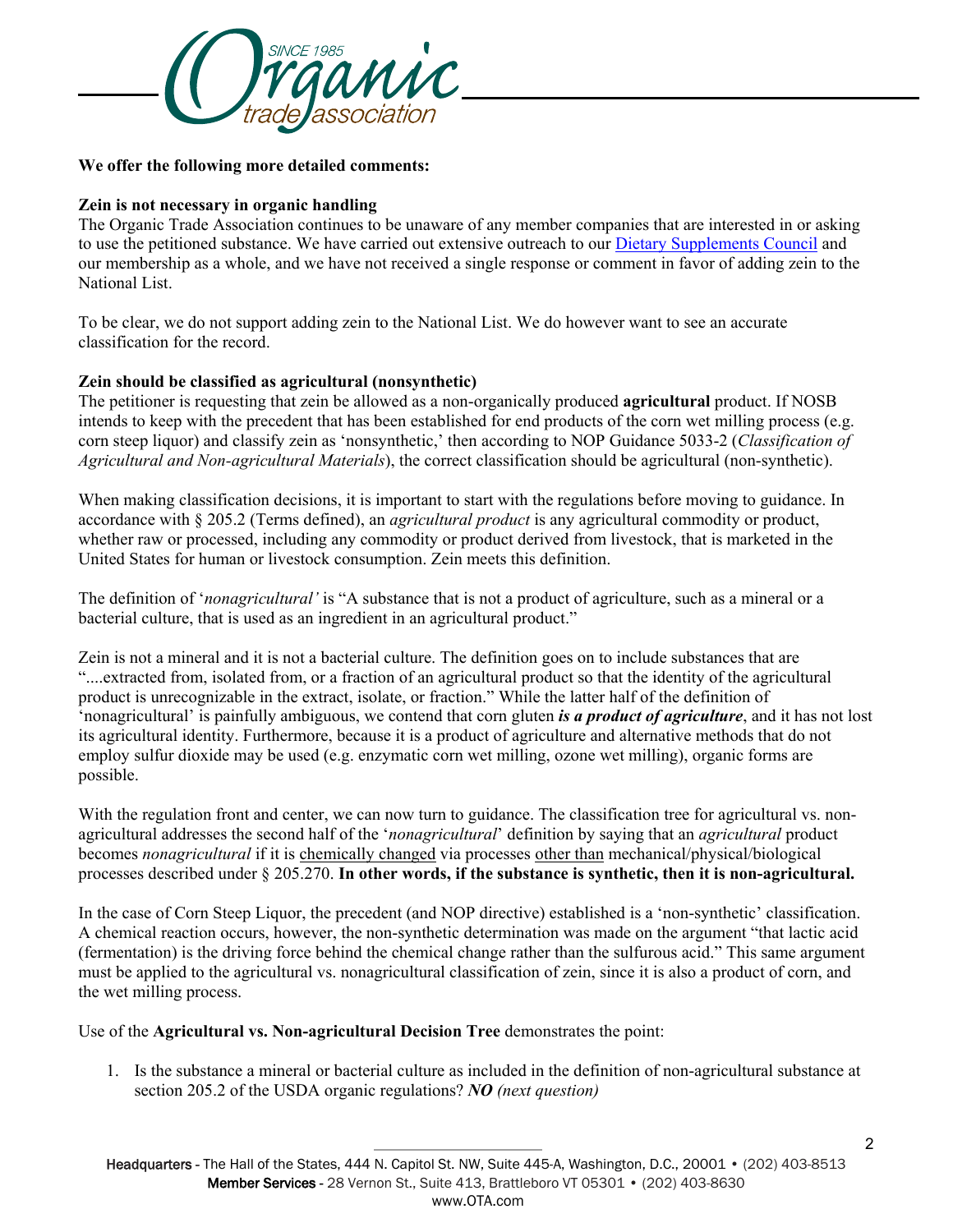

2. Is the substance a microorganism (e.g., yeast, bacteria, fungi) or enzyme?

*NO, it is a class of proteins found in the corn kernel (next question)*

*3.* Is the substance a crop or livestock product or derived from crops or livestock?

*YES, derived from corn /corn gluten meal (next question)*

*4.* Has the substance been processed to the extent that its chemical structure has been changed?

*YES, during the wet milling process disulfide bonds are broken, reducing the molecular weight of the resulting proteins (next question to determine how the chemical change was brought about)* 

5. Is the chemical change a result of a naturally occurring biological processes such as fermentation or use of enzymes; or a result of mechanical/physical/biological processes described under 205.270(a)?

*YES, based on the analysis that informed the 2011 NOSB subcommittee recommendation, lactic acid (fermentation, biological process) is the driving force of the chemical change. Sulfur dioxide is added at the end of the process to stop the fermentation and prevent putrefaction. Therefore, consistent with the NOP Directive, zein should be classified as nonsynthetic. Although corn steep liquor and corn gluten meal are two separate byproducts of wet milling, both undergo a steeping step where the chemical change occurs. If chemical change is the result of a biological process, then both materials are nonsynthetic. If a material is classified as nonsynthetic, then it must also be classified as <i>agricultural*.

## **Adding zein to § 205.605(a) would be technically incorrect and would stifle organic innovation**

In addition to being technically incorrect as described above, if zein is classified as nonagricultural and added to § 205.605 of the National List (synthetic or non-synthetic), there would be little to no incentive to develop organic zein. Unfortunately, organic preference does not apply to nonagricultural substances listed on § 205.605 of the National List. Commercial availability requirements apply only to  $\S 205.606$ , unless the 205.605 substance is annotated otherwise (e.g. yeast). Therefore, if zein is placed on § 205.605 and organic zein were to become commercially available, certified operations would not be required to use it. The National List at  $\S 205.606$  was created to house agricultural ingredients that are commercially unavailable in organic form. As organic forms develop and become commercially available, the ingredient can sunset or be petitioned off the National List. Again, OTA does not support adding zein to the National List because there does not appear to be a need for it. However, from a classification perspective, if it is classified as nonsynthetic and added to the National List, it should be placed on § 205.606 where commercially availability would appropriately apply to an agricultural ingredient.

### **Zein may be used in NOP certified products labeled as "made with organic ingredients."**

Organic nutraceutical and pharmaceutical companies that would like to utilize zein for microencapsulation currently have a certification option under the National Organic Program in the "made with (70%+) labeling category.

For products labeled as "made with organic (specified ingredients or food group(s))," non-organic agricultural ingredients may be used in the 30% non-organic allowed portion. For the "made with" label, agricultural ingredients do not need to appear on the National List and organic forms do not need to be sourced. Therefore, zein is currently allowed for use in or on products that are certified to the "made with…" labeling category, provided it is produced and handled without the use of the "prohibited big-three (excluded methods, sewage sludge and ionizing radiation)."